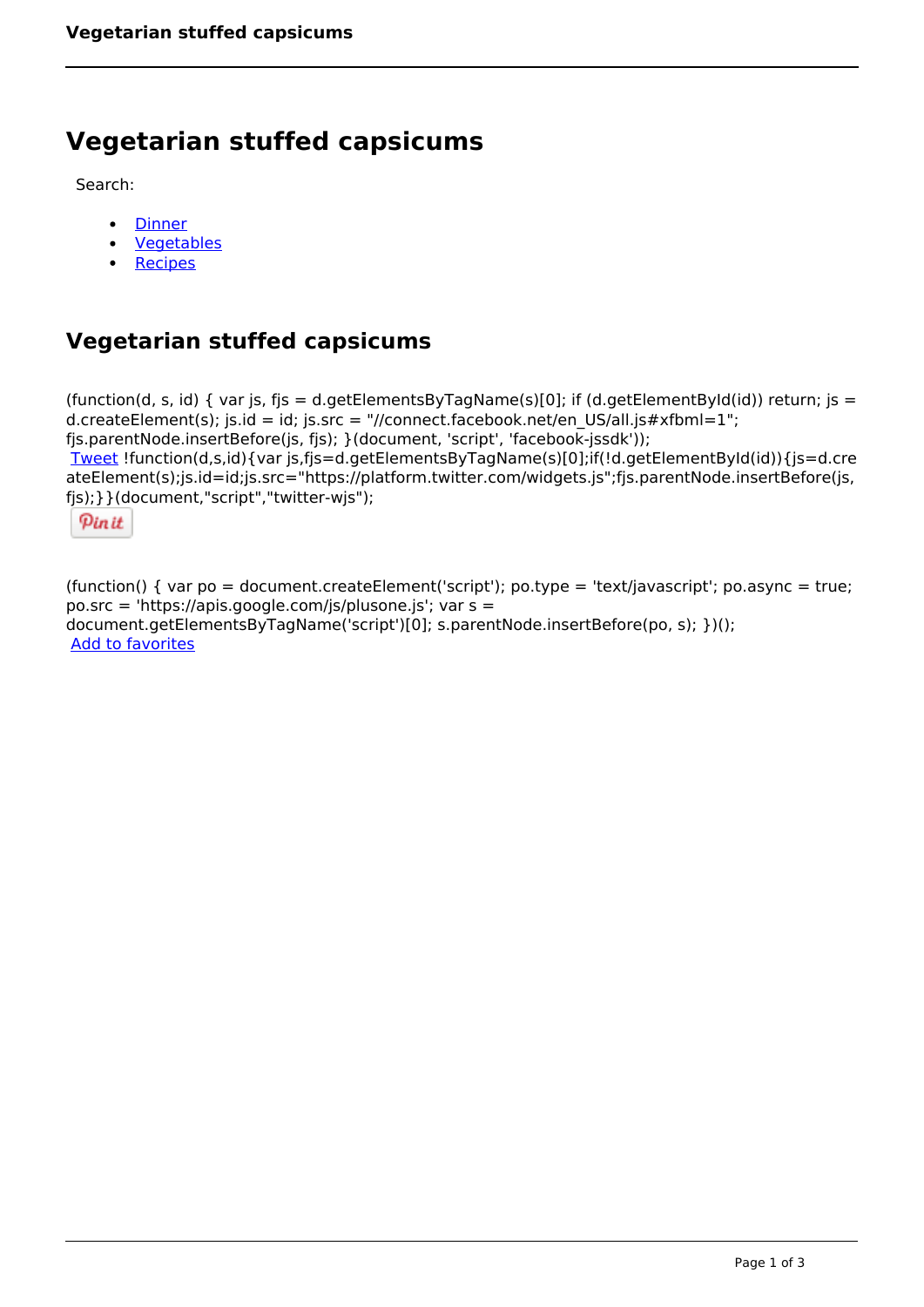

Rate this recipe

25 people are cooking this [Count me in](https://www.naturalhealthmag.com.au/flag/flag/favorites/716?destination=printpdf%2F716&token=6e899b59fa0b32bb364230cc094a6887)

Quick and easy dinner ideas.

**Ingredients** (serves 2)

- 125gm cooked brown [rice](http://www.naturalhealthmag.com.au/nourish/pasta)
- 2 red or green medium capsicums
- $\cdot$  1/<sub>2</sub> medium red onion, finely diced
- 2 tbsp basil, finely diced
- 1tbsp thyme, finely diced
- 1 medium tomato, finely diced
- 6 tbsp red or green capsicum, finely diced
- Salt and pepper

## **Method**

Pre-heat an oven to 180°C. Cut the tops off both capsicums and de-seed. Place the bottom halves into a baking dish.

Add all other ingredients into a bowl and mix well.

Fill each capsicum with the rice mixture until it reaches the top. Add the tops of the capsicum back and place the baking dish into the oven and cook for about 45 minutes.